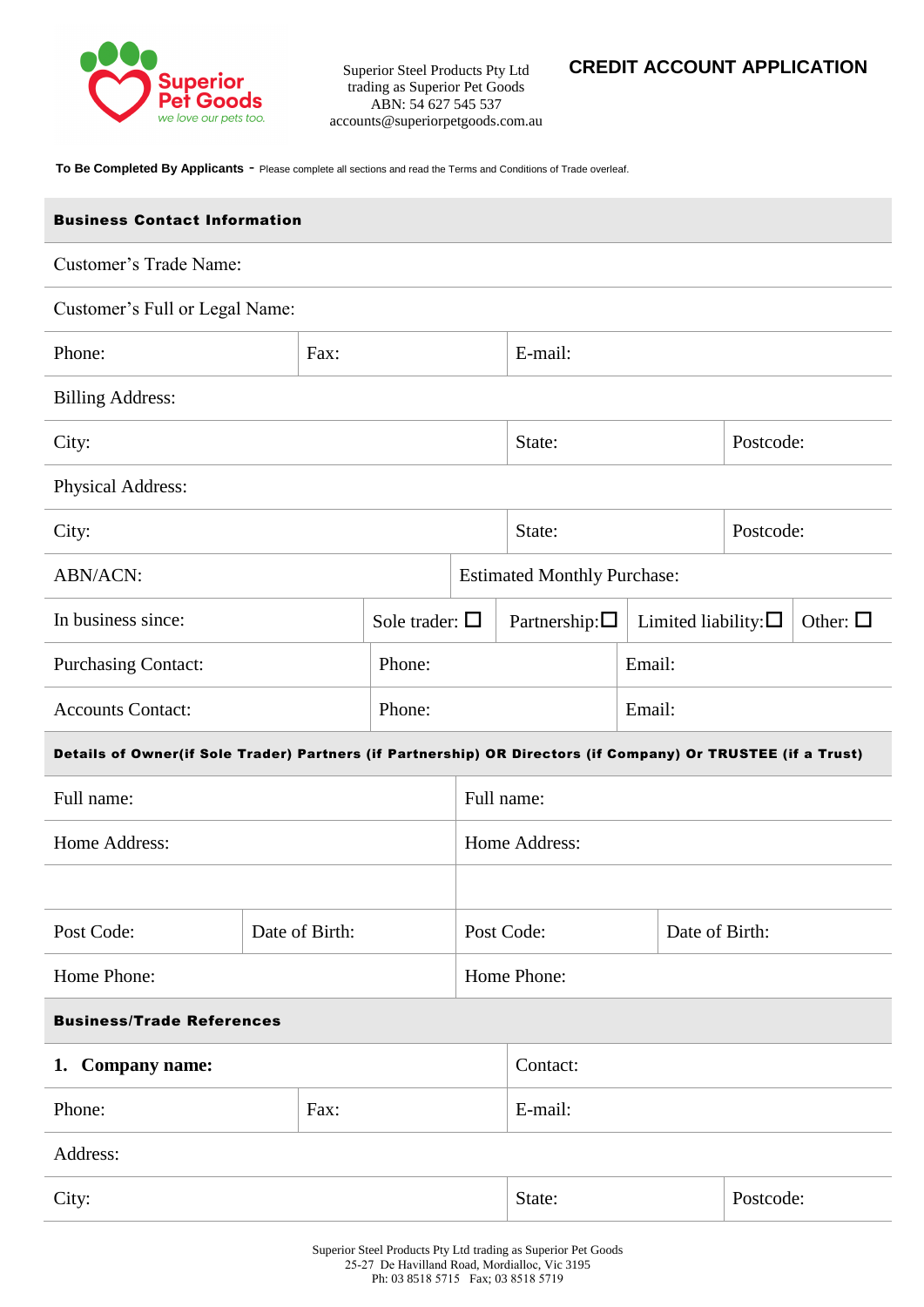| 2. Company name:            |      | Contact: |           |  |  |
|-----------------------------|------|----------|-----------|--|--|
| Phone:                      | Fax: |          | E-mail:   |  |  |
| Address:                    |      |          |           |  |  |
| City:                       |      | State:   | Postcode: |  |  |
| 3. Company name:            |      | Contact: |           |  |  |
| Phone:                      | Fax: | E-mail:  |           |  |  |
| Address:                    |      |          |           |  |  |
| City:                       |      | State:   | Postcode: |  |  |
| <b>Customer Declaration</b> |      |          |           |  |  |

I/We certify that the above information is true and correct and that I am/ we are authorised to make this application for credit. I/we have read and understand the TERMS AND CONDITIONS OF TRADE (overleaf or attached) of Superior Steel Products Pty Ltd which form part of, and are intended to be read in conjunction with this Credit Account Application and agree to be bound by these conditions. I/we authorise the use of my personal information as detailed in the Privacy Act clause therein. *I/we agree that if I am/ we are a director/shareholder (owning at least 15% of the shares) of the Customer I/we shall be personally liable for the performance of the Customer's obligations under this contract.*

If signing as a company, expressly warrant to Superior Steel Products Pty Ltd that the Customer is solvent and able to pay its debts as and when due and payment shall be made within 30 days from the end of the month in which goods or services are supplied or as otherwise agreed by Superior Steel Products Pty Ltd.

## Authorised Customer Signatures

| Signature: | Signature: |
|------------|------------|
| Title:     | Title:     |
| Date:      | Date:      |

| <b>Office Use Only</b> |  |  |  |
|------------------------|--|--|--|
|------------------------|--|--|--|

## References Checked:

| 1.                       |                        |
|--------------------------|------------------------|
| 2.                       |                        |
| 3.                       |                        |
| Credit Assessment by:    | <b>Approval Limit:</b> |
| <b>Account Approved:</b> | Date Approved:         |